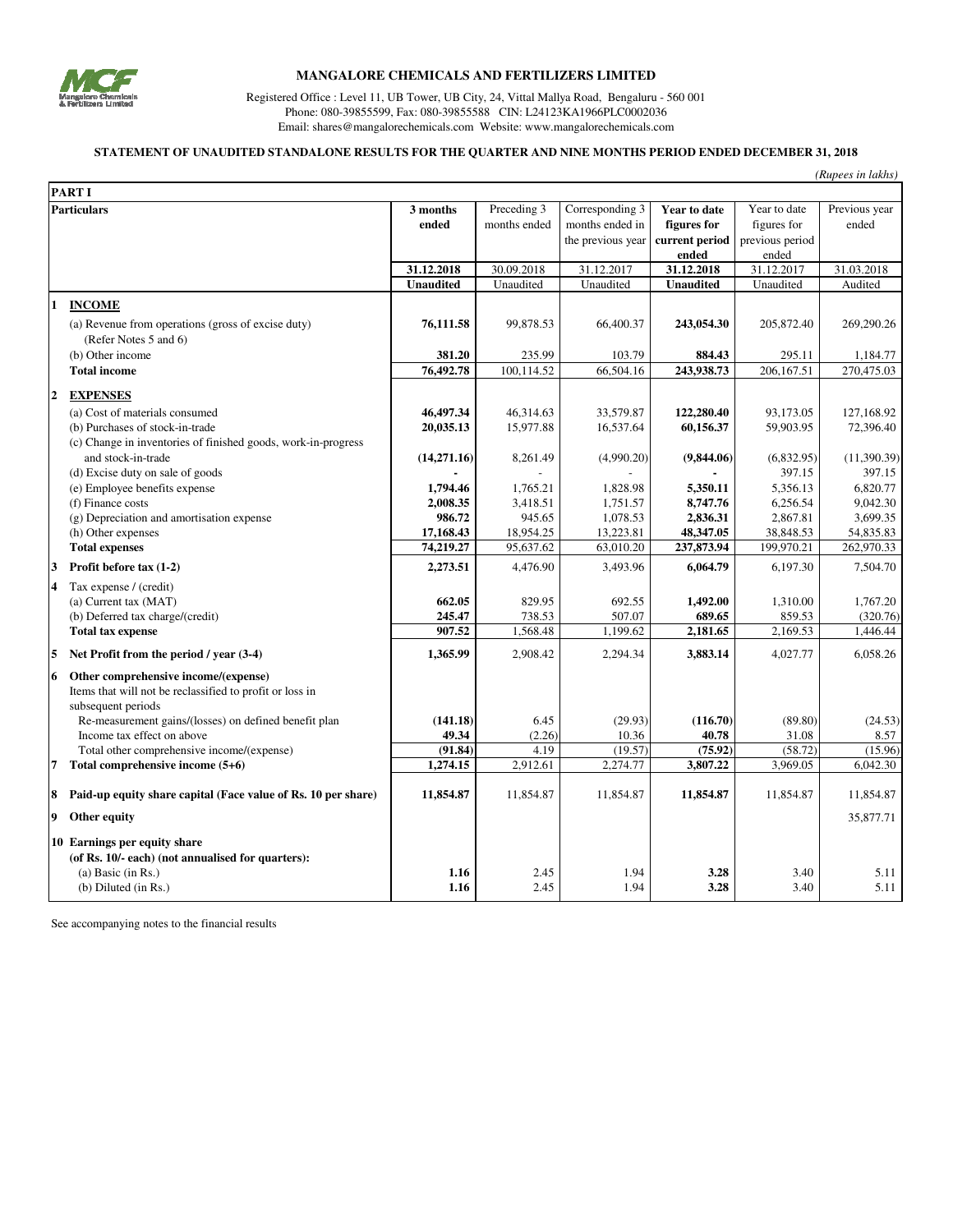## Notes:

- 1. The Ind AS financial results for the quarter ended December 31, 2018 and year to date from April 1, 2018 to December 31, 2018 of Mangalore Chemicals and Fertilisers Limited ("the Company") have been reviewed by the Audit Committee and approved by the Board of Directors at its meetings held on February 6, 2019 and have been subjected to limited review by the statutory auditors of the Company.
- 2. The Ind AS financial results have been prepared in accordance with the recognition and measurement principles laid down in Indian Accounting Standard 34 (Ind AS 34), "Interim Financial Reporting" prescribed under Section 133 of the Companies Act, 2013, read with Rule 3 of Companies (Indian Accounting Standards) Rules, 2015, as amended, and in terms of Regulation 33 of the SEBI (Listing Obligations and Disclosure Requirements) Regulations, 2015 and SEBI Circular No. CIR/CFD/FAC/62/2016 dated July 5, 2016.
- 3. The Company is engaged in the manufacture, sale and trading of fertilisers which constitutes a single operating segment as per Ind AS 108 and hence separate segment disclosures have not been furnished.
- 4. The urea concession has been estimated and accounted as per the Government of India ('GOI') notification dated June 17, 2015. The subsidy on phosphatic and complex fertilisers has been accounted based on the rates announced by the GOI under Nutrient Based Subsidy Policy, from time to time.
- 5. The Company recognises urea concession income from the GOI based on estimates and changes, if any, are recognised in the period/year of finalisation of the prices by the GOI under the scheme. Accordingly, revenue from operations for the quarter ended September 30, 2018 and year to date period ended December 31, 2018 include additional urea concession income of Rs. 3,050.79 Lakhs and that for the year ended March 31, 2018 include additional urea concession income of Rs. 2,068.68 Lakhs, relating to immediately preceeding financial year recognised on finalization of escalation/de-escalation claims.
- 6. Revenue from operations for the year to date period ended December 31, 2017 and the year ended March 31, 2018 is not comparable with the year to date period ended ended December 31, 2018, since excise duty formed part of expenses upto June 30, 2017, whereas, effective July 1, 2017 revenue is net of Goods and Service Tax ('GST').
- 7. Ind AS 115 Revenue from Contracts with Customers, mandatory for reporting periods beginning on or after April 1, 2018, replaces existing revenue recognition requirements. Under the modified retrospective approach there were no significant adjustments required to the retained earnings at April 1, 2018. Also, the application of Ind AS 115 did not have any significant impact on recognition and measurement of revenue and related items in the Ind AS financial results.
- 8. Vide GST Notification No. 26/2018 dated June 13, 2018, the department amended definition of 'Net Input Tax Credit' for the purpose of GST refund on account of inverted duty structure with effect from July 1, 2017 to include input tax credit availed only on inputs which excludes input services. The Company had claimed GST refund with respect to input services effective July 1, 2017 till April 17, 2018 aggregating to Rs. 1,206.29 Lakhs which is also supported by a legal opinion obtained subsequently. Further, the Company while relying on such legal opinion and on a stay order dated September 18, 2018 of the High Court of Gujarat in respect of application of another company on this matter, had recognized input tax credit of Rs. 962.42 Lakhs on input services for the year to date period ended September 30, 2018 during the quarter ended September 30, 2018. Similarly, input tax credit of Rs. 526.73 Lakhs on input services has been recognized during the quarter ended December 31, 2018. Considering such credit is available for utilization also, the management is confident of refund / utilisation of aforesaid input tax credit.